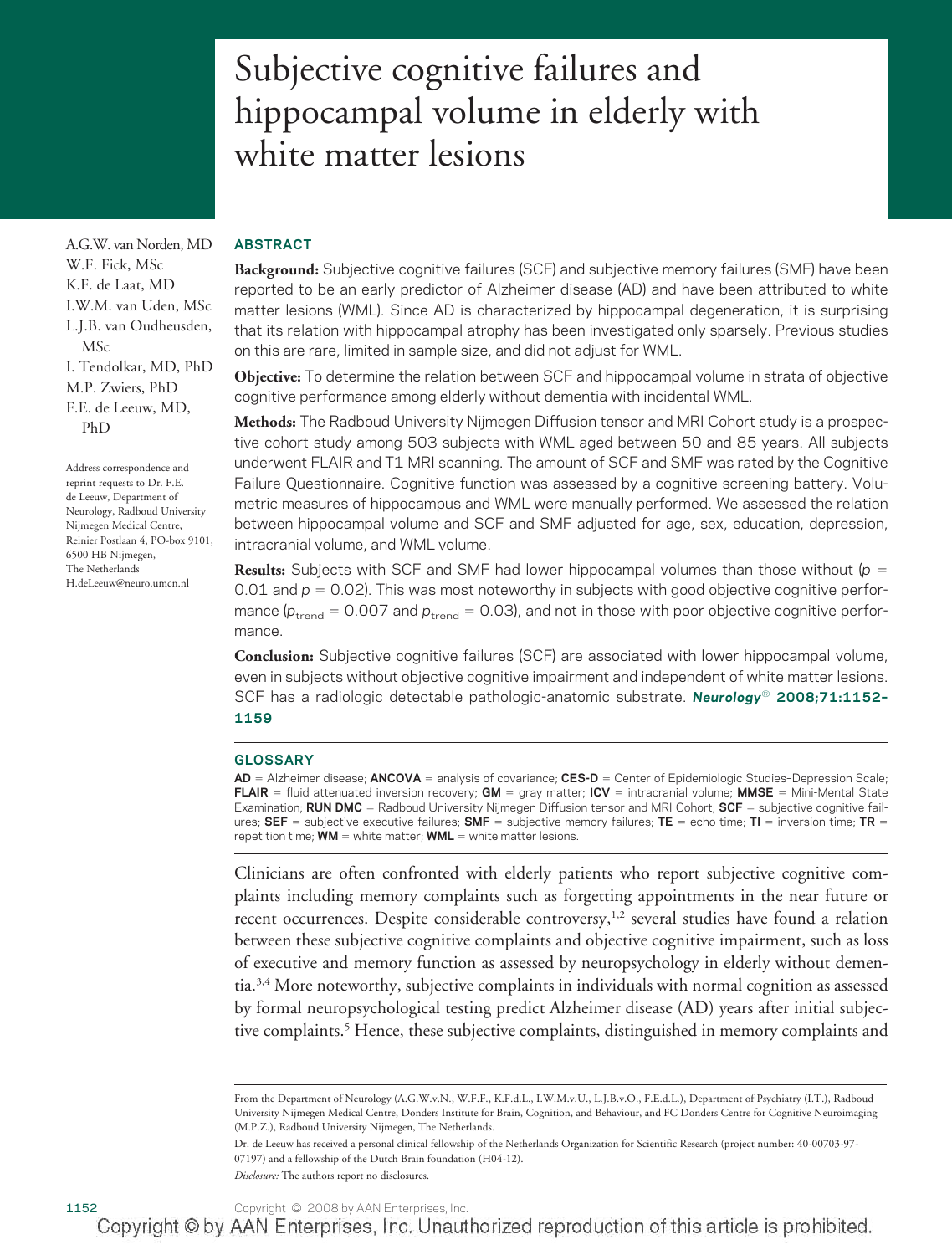executive complaints, could be the earliest sign of cognitive dysfunction and might be a sensitive tool to identify those at risk for AD.

Early in its course, AD is characterized by a slowly progressive memory deficit due to gradual hippocampal degeneration, ultimately resulting in hippocampal atrophy.6 The memory deficit is often accompanied by loss of executive function, presumably caused by frontal gray matter atrophy, but also by white matter lesions (WML).<sup>7,8</sup> Neuropathologic studies indicate that hippocampal atrophy and WML may be present years or even decades before cognitive symptoms become detectable.<sup>9-11</sup>

Depressive symptoms are also often present during early AD. There is an ongoing debate whether these symptoms influence or even cause cognitive complaints or whether a prestage of Alzheimer pathology is responsible for the cognitive complaints, despite spared cognition during formal testing.1,2,4,12 However, the presence of depressive symptoms is usually not taken into account in studies that assessed the relation between cognitive complaints, objective cognitive function, and their underlying pathologic substrate.

We hypothesized that subjective memory complaints and subjective executive complaints are already neuroradiologically characterized by hippocampal atrophy and WML, even in subjects without any objective cognitive impairment. Only a few studies have addressed this issue. Two large population-based studies found that WML were related to cognitive complaints, but did not adjust for hippocampal volume.4,12 Besides that, WML were rated semiquantitatively or by automated segmentation, potentially leading to underestimation of the actual WML burden.13 Conversely, other studies related hippocampal volume to subjective memory complaints, without taking the degree of WML into account.<sup>12,14,15</sup> In addition, most studies did not adjust for depressive symptoms, being a potential confounder.

We therefore wanted to investigate whether subjective cognitive complaints on both the memory and executive domain were associated with hippocampal and WML volume in 503 independent living healthy elderly with incidental WML.

**METHODS Study population.** This study is embedded within the Radboud University Nijmegen Diffusion tensor and MRI Cohort (RUN DMC) study. The RUN DMC study prospectively investigates causes and cognitive and motor consequences of longitudinal functional and structural changes in the brain of individuals with incidental WML. Baseline investigations took place in 2006. Consecutive subjects, aged between 50 and 85 years, who visited the neurology outpatient clinic between October 2002 and November 2006 and who underwent routine diagnostic brain imaging, for reasons not related to the cognitive and motor study outcome (including collapses, mild traumatic brain injury, vertigo, chronic head pain, or cranial nerve palsy), were eligible for participation. Exclusion criteria were any abnormality on the routine diagnostic brain imaging that could interfere with the outcome (space occupying lesions, hemorrhages, large-artery infarcts), MRI contraindications, and prevalent dementia. Subjects were selected in strata of age (5 years), sex, and WML severity according to the ARWMC scale.16 Upon agreement to participate in the study they underwent an extensive MRI protocol as part of the study on which all MRI measures reported here were based (see below).

In 2006, 1,004 subjects were selected for possible participation. On the basis of MRI contraindications and the other exclusion criteria 299 subjects were excluded. The final sample consisted of 705 subjects of whom 503 agreed to participate (response 71.3%). Each participant signed an informed consent. The Medical Review Ethics Committee region Arnhem-Nijmegen approved the study.

**MRI acquisition.** All subjects underwent a 1.5 Tesla MRI scanning on the same Magnetom Sonata scanner (Siemens, Erlangen, Germany). The scanning protocol included whole brain T1 three-dimensional MPRAGE imaging (repetition time [TR]/ echo time [TE]/inversion time [TI] 2,250/3.68/850 msec; flip angle 15°; voxel size 1.0  $\times$  1.0  $\times$  1.0 mm) and fluid attenuated inversion recovery (FLAIR) image (TR/TE/TI 9,000/84/2,200 msec; voxel size  $1.0 \times 1.2 \times 6.0$  mm [including gap of 1 mm]; number of excitations  $= 2$ ).

**Hippocampus and intracranial volume.** One experienced investigator blinded to clinical data, total WML volume, and FLAIR images (I.W.M.v.U.) manually segmented left and right hippocampus on the MPRAGE image using the interactive software program ITK-SNAP.17 Anatomic boundaries were coronally determined with neuroanatomic atlases<sup>18,19</sup> and actual segmentation was performed using a previously published protocol.20 In short, segmentation was performed from posterior to anterior. The posterior border of the hippocampus was identified in the slice before the level in which the crurae fornices appeared in full view. The anterior border of the hippocampus was defined as the slice in which the hippocampus was no longer present, and the amygdala fully covered the hippocampus.20-22 The superior border was the inferior horn of the lateral ventricle; the inferior border was determined by the white matter. The lateral border was defined by the temporal horn of the lateral ventricle and the white matter adjacent to the hippocampus.

Volumes were calculated for the left and right hippocampus separately by summing all voxel volumes of the segmented areas. Intrarater studies on a random sample of 50 MRI scans showed an intraclass correlation coefficient for the left hippocampus of 0.73, and for the right hippocampus of 0.79.

Neurology 71 October 7, 2008 1153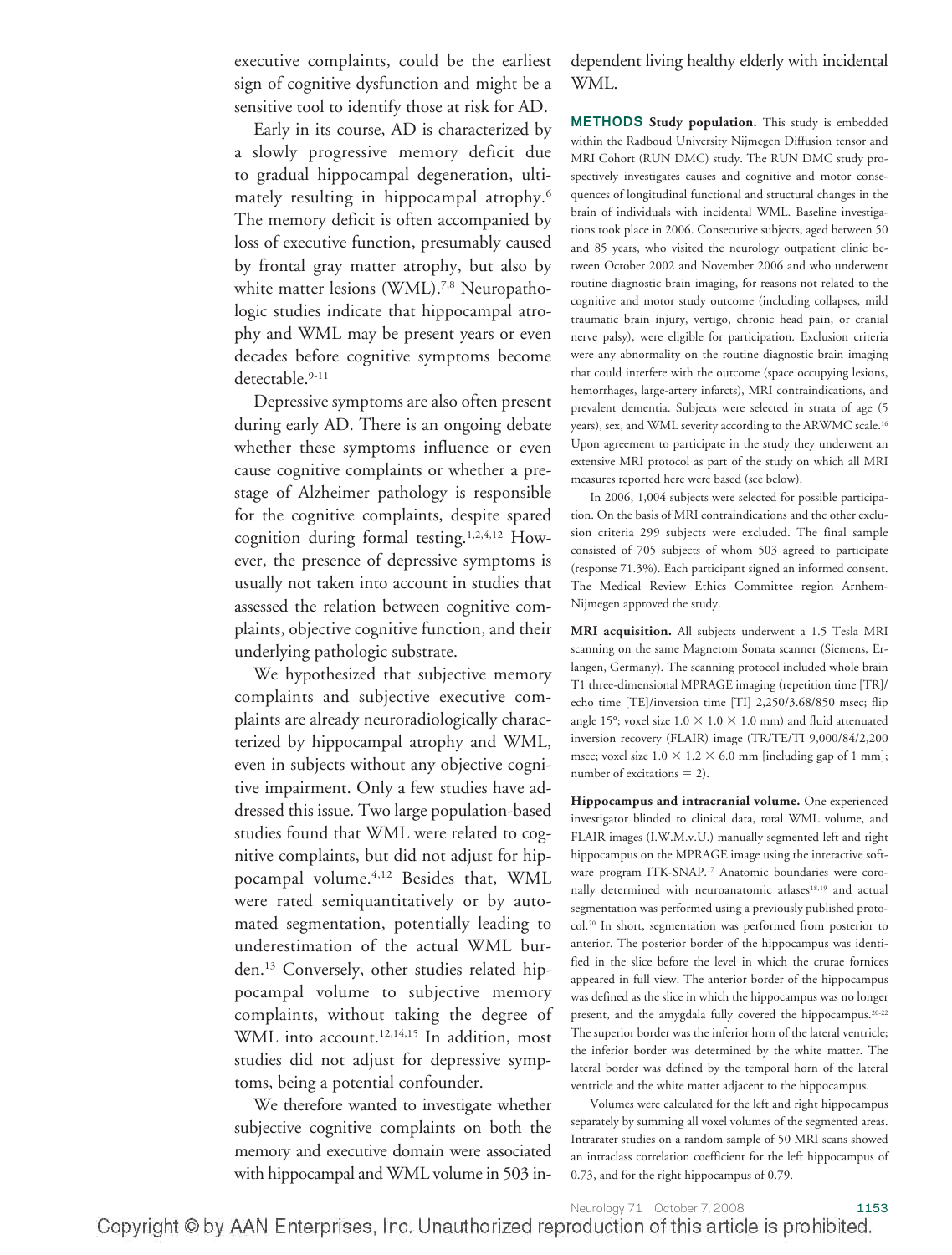For the same image, gray (GM) and white matter (WM) tissue and CSF probability maps were computed using SPM5 routines (Wellcome Department of Cognitive Neurology, University College London, UK). Total GM, WM, and CSF volumes were calculated by summing all voxel volumes that had a *p*  $> 0.5$  for belonging to the tissue class. Intracranial volume (ICV) was taken as the sum of total GM, WM, and CSF.12

**WML volume.** WML were manually segmented on transversal FLAIR images. WML were defined as hyperintense lesions on FLAIR MRI and not CSF like hypointense lesions on T1 weighted image. WML volume was calculated in the same fashion as for the hippocampi. Gliosis surrounding lacunar and territorial infarctions was not considered to be WML.16,23 Two trained raters (I.W.M.v.U., L.J.B.v.O.) segmented all scans. For the total WML volume the inter-rater intraclass correlation coefficient was 0.98 in a random sample of 50 scans.

**Subjective cognitive failures.** Information on subjective cognitive failures (SCF) was assessed by a 15-item semistructured interview based on the Cognitive Failure Questionnaire<sup>4,24</sup> (table 1). Responses were added to a sumscore for SCF with a maximum of 25. According to previous studies, subjective

| Table 1                                | Subjective Cognitive Failures Questionnaire (n = 500)                                                              |                |                    |  |  |
|----------------------------------------|--------------------------------------------------------------------------------------------------------------------|----------------|--------------------|--|--|
| Question                               |                                                                                                                    | Score<br>range | % with<br>problems |  |  |
| <b>Memory problems</b>                 |                                                                                                                    |                |                    |  |  |
| Do you consider yourself as forgetful? |                                                                                                                    | $0 - 3$        | 542                |  |  |
|                                        | Have you experienced any progression on this item?"                                                                | $0 - 2$        | 56.0               |  |  |
|                                        | Do you experience word-finding problems?                                                                           | $0 - 3$        | 61 8               |  |  |
|                                        | Have you experienced any progression on this item?"                                                                | $0 - 2$        | 267                |  |  |
|                                        | Do you ever forget names of family members or friends?                                                             | $0 - 1$        | 592                |  |  |
|                                        | Do people tell you that you tell stories twice?                                                                    | $0 - 1$        | 392                |  |  |
|                                        | Do you ever forget occurrences of the past 1 or 2 days?                                                            | $0 - 1$        | 32.2               |  |  |
|                                        | Do you worry about forgetfulness?                                                                                  | $0 - 1$        | 422                |  |  |
| forgetfulness?                         | Do you experience hindrance in everyday life because of                                                            | $0 - 1$        | 37.8               |  |  |
|                                        | Do you ever misplace items at odd locations, leave the<br>stove burning, or forget how to use everyday appliances? | $0 - 1$        | 11.2               |  |  |
|                                        | Do you ever forget appointments?                                                                                   | $0 - 1$        | 21.2               |  |  |
| acquainted?                            | Do you ever lose your way in your neighborhood or do not<br>recognize a person with whom you are actually well     | $0 - 1$        | 10.2               |  |  |
|                                        | Related executive problems                                                                                         |                |                    |  |  |
| activities?                            | Have you experienced problems with planning of                                                                     | $0 - 3$        | 152                |  |  |
|                                        | Have you experienced any progression on this item?"                                                                | $0 - 2$        | 417                |  |  |
|                                        | Do you have concentration problems?                                                                                | $0 - 3$        | 396                |  |  |
|                                        | Have you experienced any progression on this item?"                                                                | $0 - 2$        | 48.1               |  |  |
|                                        | Do you think or act more slowly than you used to?                                                                  | $0 - 3$        | 474                |  |  |
|                                        | Have you experienced any progression on this item?"                                                                | $0 - 2$        | 52.1               |  |  |
| <b>Remaining problems</b>              |                                                                                                                    |                |                    |  |  |
|                                        | Do you feel more exhausted than you used to?                                                                       | $0 - 1$        | 30.2               |  |  |
|                                        | Do you ever feel so depressed that you lose interest in life?                                                      | $0 - 1$        | 22.8               |  |  |

\*Percentage of participants with subjective failure on the accompanying item who reported little (score 1) or obvious (score 2) progression over the past 5 years on that particular item.

failure in remembering, word finding, planning, concentration, or slowness in thought had a higher weight in the sumscores (score range of 0 –3: none, mild, moderate, severe) than the 10 other items  $(0-1)$ . SCF were considered present when a subject reported at least one moderate problem (score 2 or higher) on an item having a score range of 0 –3 or a score of 1 on dichotomous items.<sup>4</sup> In addition, we assessed whether subjects reported progression of remembering, word finding, planning, concentration, or slowness of thought over the past 5 years (part of the Subjective Cognitive Failures Questionnaire, table 1). Progression was defined as obvious progression of at least one failure or little progression on more than one of these failures.<sup>4</sup>

SCF were subdivided into subjective memory failures (SMF) and subjective executive failures (SEF). SMF were considered present if failures were reported in 1 of the 10 items concerning memory problems; SEF were considered present if failures in planning, concentration, and slowness in thought were reported.<sup>4</sup>

**Objective cognitive performance.** Cognitive performance was assessed by a standardized neuropsychological test battery that has been used in other large-scale epidemiologic studies of cognition in healthy elderly.8,25,26 The tests were administered by two trained investigators (A.G.W.v.N., K.F.d.L.) and included the Mini-Mental State Examination (MMSE),<sup>27</sup> a 15-word verbal learning test,<sup>28</sup> an abbreviated Stroop test consisting three subtasks,<sup>29</sup> the Paper and Pencil Memory Scanning Task,<sup>30</sup> a verbal fluency task in which as many animals and as many jobs as possible had to be named within 60 seconds,<sup>31</sup> and the Symbol-Digit Substitution Task, which is a modified version of the Symbol Digit Modalities Test.32

Performance across tests was made comparable by transforming the raw test scores into *Z*-scores as described elsewhere.<sup>33</sup> *Z*-scores of the tests that had higher scores representing worse performance, like the speed score, were inverted  $(-Z)$ . From these *Z*-scores we calculated compound scores for cognitive function, memory function, and executive function, as described previously.8 In short, compound score for cognitive function was calculated as the mean of the *Z*-scores of the one-letter subtask of the Paper-and-Pencil Memory Scanning Task, the reading subtask of the Stroop test, the Letter-Digit Substitution Task, the added score of the three learning trials of 15-word verbal learning test, and the delayed recall of this test.<sup>8</sup> A compound score for memory function was calculated by taking the mean of two *Z*-scores of the 15-word verbal learning test: one for the added scores on the three learning trials, and one for the delayed recall.<sup>8</sup> The compound score for executive function was calculated as the mean of the Z-scores of the verbal fluency test, the Symbol-Digit Substitution Task, and the interference subtask of the Stroop test.

If the test assistant encountered problems, a code was given for test status and the result was not used in the calculation of the *Z*-scores. Separate codes were given for lack of motivation (2.7%), presence of a physical handicap (1.2%), or deviation from the instructions (2.9%). For 465 subjects (93%), reliable compound scores could be calculated.

**Other measurements.** The following characteristics were considered as possible confounders: age, sex, education (according to Verhage),<sup>34</sup> and depressive symptoms. Depressive symptoms were considered present when a subject had a score  $\geq$  16 on the Center of Epidemiologic Studies–Depression Scale (CES-D)<sup>35,36</sup> and/or the use of antidepressive medication.<sup>36</sup> ICV was also considered as a potential confounder.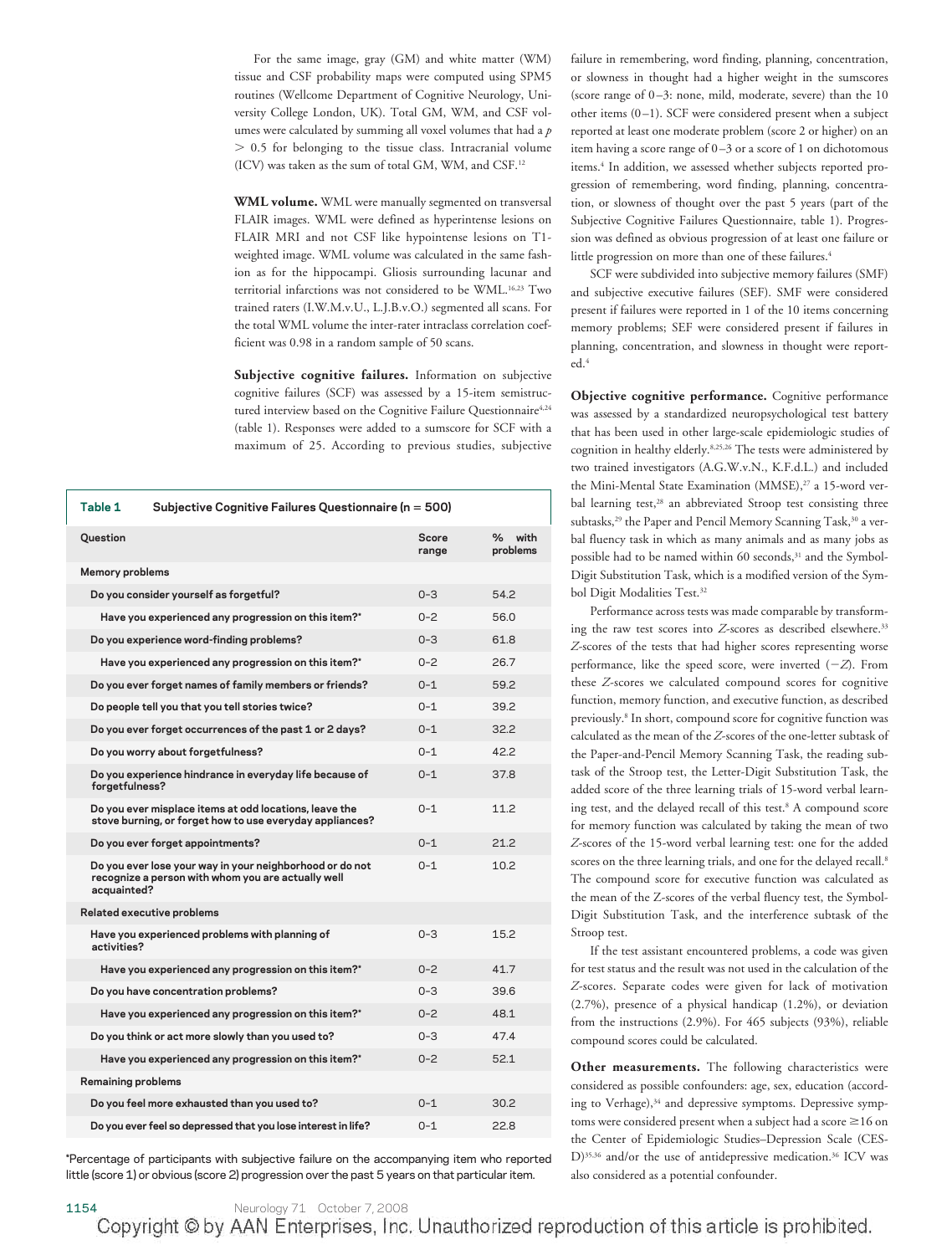#### **Table 2 Characteristics of the 500 subjects who completed the SCF Questionnaire with or without subjective cognitive failures**

|                                                |                     | Subjective cognitive failures |               |         |
|------------------------------------------------|---------------------|-------------------------------|---------------|---------|
| Characteristic                                 | Total ( $n = 500$ ) | $Yes (n = 453)$               | $No (n = 47)$ | p*      |
| Age, y                                         | 65.6 (8.8)          | 66.1 (8.7)                    | 61.1(8.7)     | < 0.001 |
| Male/female                                    | 281/219             | 251/202                       | 30/17         | 0.244   |
| Subjects with only primary education           | 47 (9.4%)           | 45 (9.9%)                     | 2(4.3%)       | 0.654   |
| <b>MMSE</b>                                    | 28.2(1.6)           | 28.1(1.6)                     | 28.4(1.6)     | 0.249   |
| CES-D                                          | 10.9(9.4)           | 11.4(9.3)                     | 6.1(9.4)      | < 0.001 |
| Subjects with depressive symptoms <sup>+</sup> | 166 (33%)           | 160 (35%)                     | 6(13%)        | 0.003   |
| Subjects with CES-D ≥16                        | 139 (28%)           | 135 (30%)                     | 4 (9%)        | 0.003   |
| Subjects with antidepressive medication        | 62 (12%)            | 59 (13%)                      | 3(6%)         | 0.271   |
| Subjective cognitive failures (SCF)            |                     |                               |               |         |
| Sumscore on the SCF questionnaire              | 8.5(5.7)            | 9.3(5.2)                      | 0.5(5.2)      | < 0.001 |
| <b>Subjects with SCF</b>                       | 453 (91%)           |                               |               |         |
| Sumscore of subquestionnaire on SMF            | 5.4(3.5)            | 5.9(3.1)                      | 0.4(3.1)      | < 0.001 |
| <b>Subjects with SMF</b>                       | 442 (88%)           |                               |               |         |
| Sumscore of subquestionnaire on SEF            | 2.5(2.3)            | 2.8(2.3)                      | 0.2(2.2)      | < 0.001 |
| <b>Subjects with SEF</b>                       | 304 (61%)           |                               |               |         |
| Subjects with SCF reporting its progression    | 194 (43%)           |                               |               |         |
|                                                |                     |                               |               |         |

Values are mean (SD) or n (%).

\*Analysis of covariance adjusted for age and sex, where appropriate.

\*Defined as CES-D scores  $\geq$ 16 and/or the use of antidepressive medication (n = 498).

MMSE = Mini-Mental State Examination; CES-D = Center of Epidemiologic Studies-Depression scale; SMF = subjective memory failures;  $SEF =$  subjective executive failures.

**Statistical analysis.** Statistical analyses were performed with the use of SPSS 14.0 for Windows. Demographic characteristics were compared between subjects with or without SCF by sexand age-adjusted analysis of covariance (ANCOVA) (by so called "forced entry") (table 2).

Mean hippocampal and WML volume and the proportion of subjects with severe WML (highest quintile)<sup>4</sup> were calculated for subjects with or without SCF, SMF, or SEF by ANCOVA (table 3). All assumptions for ANCOVA were verified for each analysis.

Next, we calculated the mean hippocampal and WML volume in subjects with and without SCF by severity of the failures (ANCOVA). Subjects who reported no SCF, as defined earlier, were considered having "no SCF." The group with SCF was dichotomized at the upper tertile of the SCF score, which reflected "severe SCF"; the lower two tertiles were defined as "moderate SCF." SMF and SEF were categorized accordingly.

To investigate whether the level of objective cognitive performance modified the association between hippocampal or WML volume and severity of SCF, we analyzed this relation stratified by objective performance, according to tertiles of the compound score for cognitive function (poor, moderate, or good).4

Finally, we investigated whether progression of failures was related to hippocampal or WML volume.

For the trend analysis of the ANCOVA results, groups of severity of failures (none, moderate, severe) were considered as a continuous variable in a multiple linear regression model. Age, sex, education, depressive symptoms, ICV, and where appropriate WML volume and hippocampal volume were put together into the model (so called "forced entry").

**RESULTS** Of the 503 subjects, one was excluded because of an automatic segmentation problem and two because of an incomplete SCF questionnaire. The presence of depressive symptoms was assessed in 498 subjects. Demographic characteristics are shown in table 2. Subjects reporting SCF were older  $(p \leq$ 0.001) and had more depressive symptoms ( $p =$ 0.003) adjusted for age and sex. Subjective failures on all three domains (SCF, SMF, and SEF) were associated with reduced objective performance, independent of depressive symptoms, WML, and hippocampal volume ( $p < 0.01$ ).

Table 3 illustrates that subjects with SCF had a lower hippocampal volume than those without (*p* 0.01). Subsequent analysis showed that this was also evident in subjects with SMF ( $p = 0.01$ ) and SEF  $(p = 0.07)$ . Additional adjustment for WML volume did not significantly change the effect. No relation was found between SCF and WML volume (*p* 0.1), except for subjects reporting SEF who more often had severe WML (25%) than those who did not  $(15\%; p = 0.05).$ 

Neurology 71 October 7, 2008 1155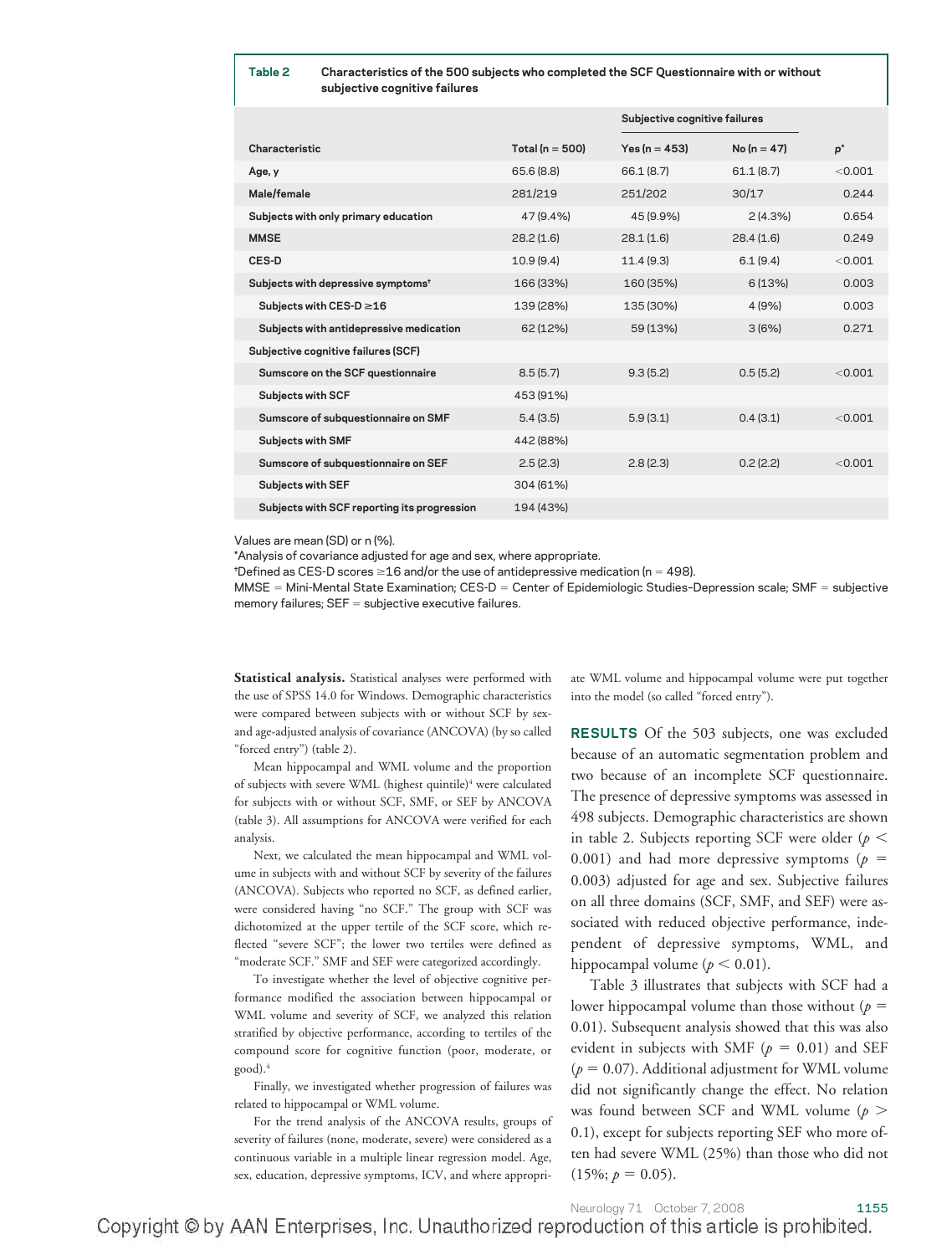**Table 3 Mean hippocampal and WML volume (SD) for subjects with and without subjective cognitive failures (SCF), subjective memory failures (SMF), and subjective executive failures (SEF)\***

|            | Hippocampal volume      | <b>WML</b> volume | No. (%) severe WML   |
|------------|-------------------------|-------------------|----------------------|
| <b>SCF</b> |                         |                   |                      |
| Present    | 6.7(0.9)                | 14.4 (19.2)       | 94(21)               |
| Absent     | $7.1(1.1)$ <sup>+</sup> | 14.6 (12.0)       | 6(13)                |
| <b>SMF</b> |                         |                   |                      |
| Present    | 6.7(1.0)                | 14.4 (19.4)       | 91(21)               |
| Absent     | $7.0(1.0)$ <sup>+</sup> | 14.3 (11.6)       | 9(16)                |
| <b>SEF</b> |                         |                   |                      |
| Present    | 6.7(0.9)                | 15.1 (19.8)       | 71 (24)              |
| Absent     | 6.9(1.0)                | 13.4(16.5)        | 29 (15) <sup>#</sup> |

\*Table represents mL, adjusted for age, sex, education, depressive symptoms, intracranial volume, WML volume, and hippocampal volume where appropriate.

 $p<$  0.02.

 $p = 0.05$ .

 $WML =$  white matter lesions.

There was also a relation of decreasing hippocampal volume by increasing severity (no, moderate, and severe failures) of SCF ( $p_{\text{trend}} = 0.024$ ), SMF ( $p_{\text{trend}} = 0.01$ ), and SEF ( $p_{\text{trend}} = 0.07$ ). In figure 1, hippocampal volumes are given in strata of actual cognitive performance for subjects with severe, moderate, and no SCF. The difference in hippocampal volume across these different groups with SCF was most apparent in subjects with good cognitive performance ( $p_{\text{trend}} = 0.005$ ). This relation was also found for SMF ( $p_{\text{trend}}$  = 0.024; figure 2), with borderline significance for subjects with moderate memory performance  $(p_{\text{trend}} = 0.076)$ . Additional adjustment for WML did not change the magnitude of the associations. These relations were not found for WML volume, in neither of the objective cognitive strata nor in the whole group analysis.

Progression of failures was not associated with hippocampal volume, nor with WML volume.

**DISCUSSION** We found that SCF were associated with lower hippocampal volume, independent of depressive symptoms and WML volume, in elderly individuals with incidental WML. This relation was most evident in subjects with intact cognition as revealed by neuropsychological testing.

In our study the proportion of subjects reporting SCF (91%) and SMF (88%) was higher than in other studies, which reported percentages between 26 and 72%.3,4,12 A possible explanation for our relatively high frequency might be the method used to determine SCF. SCF were not identified through spontaneous reporting, but by actively

asking for it, potentially resulting in a higher degree of reported failures. Another explanation could be that all subjects were recruited through our outpatient clinic, rather than being community-based. Consequently, we have included people who once sought medical help and who therefore are more likely to express complaints simply because they had visited an outpatient clinic. Nonetheless, our study cohort represents a typical outpatient population that was being investigated for reasons that frequently lead to the discovery of WML among healthy, independent living elderly. We intentionally included subjects with incidental WML as advising these subjects reflect everyday clinical practice. This advice has been limited by the fact that most studies on this topic have a different design. It is important to realize that most knowledge on causes and consequences of WML is based on either population-based studies or patients with more advanced stages of dementia, and may not be applicable to patients with incidental WML. These studies have improved our understanding on the etiology and consequences of WML, but results may not be applicable to individuals who visit an outpatient clinic. Acquiring more data on causes and consequences of WML in this particular group is an important goal of the RUN DMC study.



Subjects who reported no SCF (good  $n = 26$ ; moderate  $n =$ 11; poor  $n = 10$ ); subjects with moderate SCF (good  $n = 90$ ; moderate  $n = 100$ ; poor  $n = 91$ ); subjects with severe SCF (good  $n = 40$ ; moderate  $n = 44$ ; poor  $n = 54$ ).

1156 Neurology 71 October 7, 2008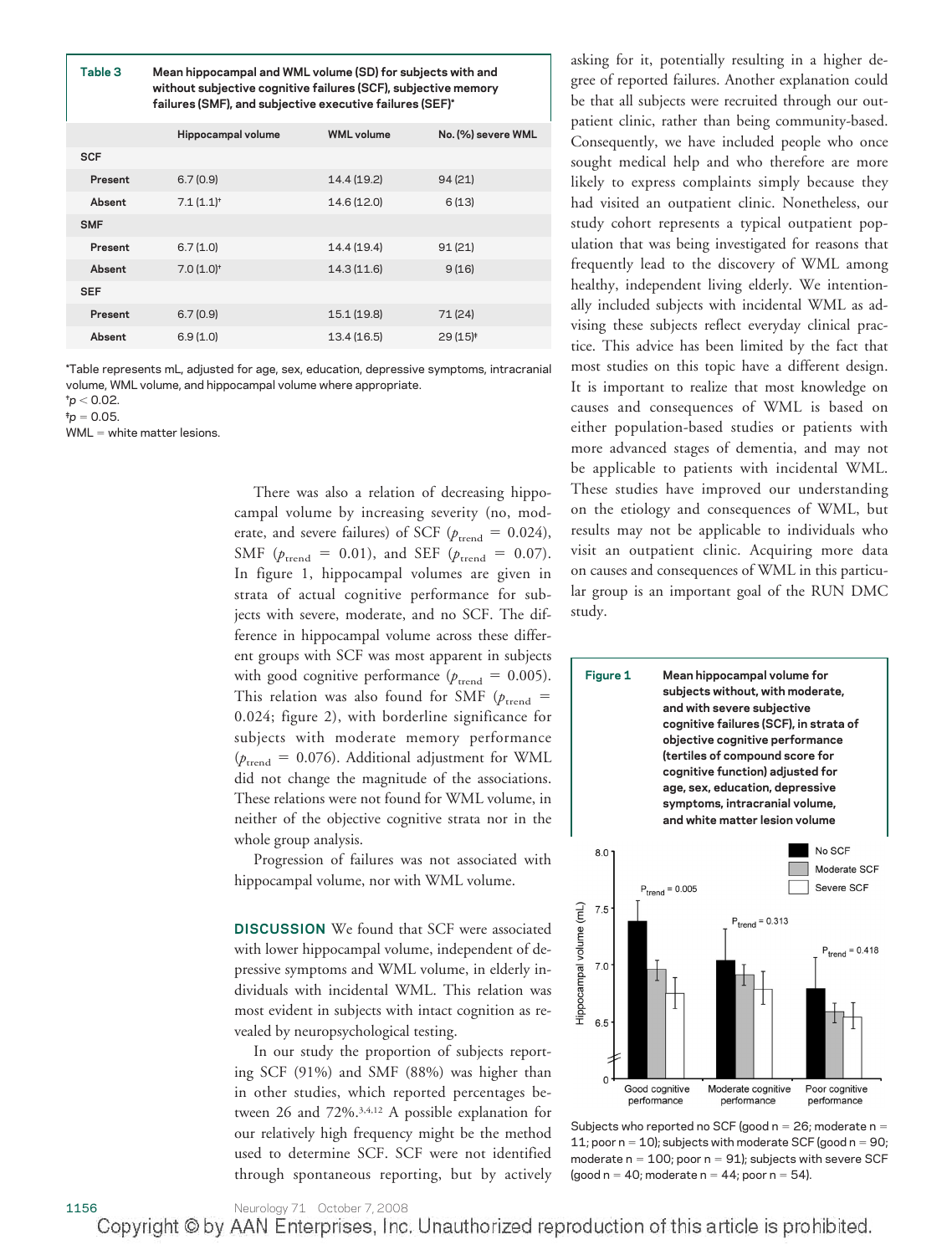

Subjects who reported no SMF (good  $n = 28$ ; moderate  $n = 15$ ; poor  $n = 15$ ); subjects with moderate SMF (good  $n = 97$ ; moderate  $n = 95$ ; poor  $n = 94$ ); subjects with severe SMF (good  $n = 39$ ; moderate  $n = 52$ ; poor  $n = 54$ ).

A third explanation for the difference in SCF reporting is that the high percentage of SCF may be related to the relatively high proportion of subjects reporting depressive symptoms (33%) in our cohort compared to percentages reported in a systematic review  $(0.4 - 35\%)$ ,<sup>37</sup> and we were able to adjust for that.

The strength of this study includes the fact that it is a large, single center study with a high response; its structured and extensive assessment of cognitive functioning performed by only two investigators; the use of a single MR scanner; the use of a reliable and sensitive volumetric assessment of WML instead of a visual rating scale<sup>13</sup>; the use of a single expert who segmented the hippocampus with high inter-rater agreement, blinded to all clinical and radiologic data; and the opportunity of extensive adjustment for possible confounders.

Our results are in agreement with two recent studies, which reported reduced hippocampal volumes in subjects with memory complaints as compared to controls.<sup>12,14,15</sup> The unique aspect of our study was the inclusion of depressive symptoms and WML volume as covariates, since they are related to SCF,<sup>2,4,25</sup> and to hippocampal atrophy.<sup>38</sup>

Importantly, the relation between lower hippocampal volume and SCF and SMF was demonstrated in subjects with good objective performance. This may provide an underlying pathoanatomic explanation for the frequently observed SCF and may therefore function as an early marker for the development of diseases characterized by memory loss, including AD and its attendant neuropathologic substrates such as hippocampal atrophy.<sup>4,14,15</sup> Since memory impairment is mainly related to hippocampal neurodegeneration,<sup>6,39</sup> it is conceivable that SCF and SMF are also primarily related to hippocampal atrophy rather than WML. As lower hippocampal volume is associated with future conversion to AD,<sup>40</sup> SCF can serve as an early predictor of AD, even in the absence of objective cognitive impairment.

In our study, SCF and SMF were not related to WML volume. This in accordance with another study,<sup>3</sup> whereas other studies did report an association between WML and cognitive complaints.<sup>4,12,25</sup> However, some methodologic considerations of these studies should be discussed. Most importantly, they did not adjust for hippocampal volume, which obviously appears to be related to SCF and SMF. In addition, the first study<sup>25</sup> had a relatively small sample ( $n = 60$ ) and in the other study<sup>4</sup> the severity of WML was scored semiquantitatively, potentially leading to an underestimation of the actual WML burden. This effect may especially be present among those with severe WML, because of ceiling effects in semiquantitative rating scales. Yet, in our study severe WML were more frequently observed in subjects reporting SEF than those who did not. This is in line with previous studies that found WML to be primarily related to executive functions and speed/motor control domains.7,36

We found no relation between hippocampal atrophy and SCF or SMF in subjects with moderate or poor objective cognitive performance; this may be due to a type II error. A previous study found a similar association for WML in relation to reported progression of SCF.4 It has been suggested that the relation between SCF and objective performance may be disproportional in subjects with poor cognitive performance, simply because of their cognitive impairment and inability to judge their own cognitive function.

Subjective cognitive failures may already have a radiologic fingerprint with an underlying pathoanatomic explanation. Future studies should identify whether progression of failures coincides with these radiologic observations and whether this parallels objective cognitive decline.

*Received April 22, 2008. Accepted in final form July 1, 2008.*

Neurology 71 October 7, 2008 1157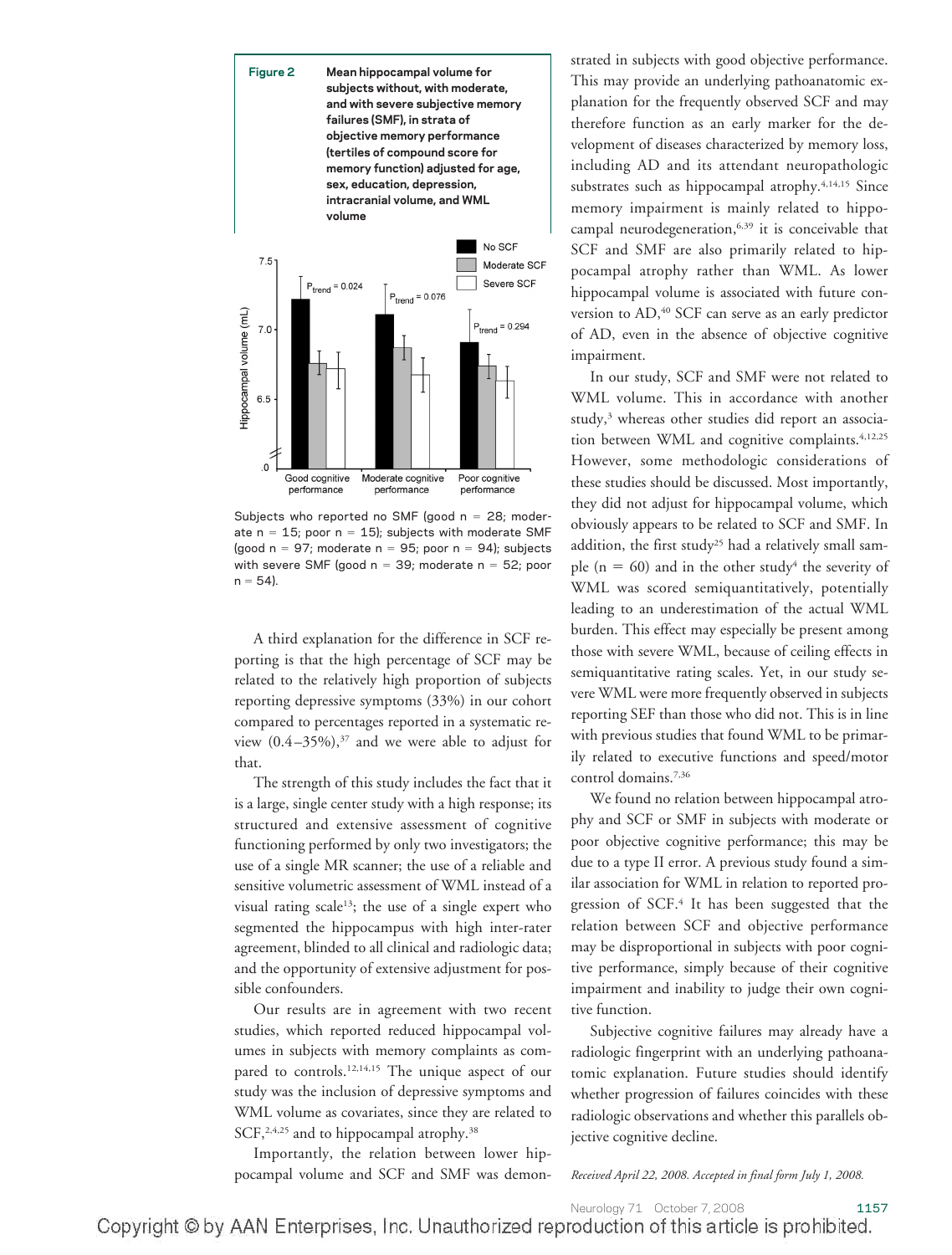#### **REFERENCES**

- 1. Schofield PW, Jacobs D, Marder K, Sano M, Stern Y. The validity of new memory complaints in the elderly. Arch Neurol 1997;54:756–759.
- 2. O'Connor DW, Pollitt PA, Roth M, Brook PB, Reiss BB. Memory complaints and impairment in normal, depressed, and demented elderly persons identified in a community survey. Arch Gen Psychiatry 1990;47: 224–227.
- 3. Miranda B, Madureira S, Verdelho A, et al. Self-perceived memory impairment and cognitive performance in an elderly independent population with age-related white matter changes. J Neurol Neurosurg Psychiatry Epub 2007 Dec 12.
- 4. de Groot JC, de Leeuw FE, Oudkerk M, Hofman A, Jolles J, Breteler MM. Cerebral white matter lesions and subjective cognitive dysfunction: the Rotterdam Scan Study. Neurology 2001;56:1539–1545.
- 5. Schmand B, Jonker C, Hooijer C, Lindeboom J. Subjective memory complaints may announce dementia. Neurology 1996;46:121–125.
- 6. O'Brien JT, Desmond P, Ames D, Schweitzer I, Chiu E, Tress B. Temporal lobe magnetic resonance imaging can differentiate Alzheimer's disease from normal ageing, depression, vascular dementia and other causes of cognitive impairment. Psychol Med 1997;27:1267– 1275.
- 7. Ylikoski R, Ylikoski A, Erkinjuntti T, Sulkava R, Raininko R, Tilvis R. White matter changes in healthy elderly persons correlate with attention and speed of mental processing. Arch Neurol 1993;50:818–824.
- 8. de Groot JC, de Leeuw FE, Oudkerk M, et al. Cerebral white matter lesions and cognitive function: the Rotterdam Scan Study. Ann Neurol 2000;47:145–151.
- 9. Dickerson BC, Goncharova I, Sullivan MP, et al. MRIderived entorhinal and hippocampal atrophy in incipient and very mild Alzheimer's disease. Neurobiol Aging 2001; 22:747–754.
- 10. de Groot JC, de Leeuw FE, Oudkerk M, et al. Periventricular cerebral white matter lesions predict rate of cognitive decline. Ann Neurol 2002;52:335–341.
- 11. Longstreth WT Jr, Manolio TA, Arnold A, et al. Clinical correlates of white matter findings on cranial magnetic resonance imaging of 3301 elderly people: The Cardiovascular Health Study. Stroke 1996;27:1274–1282.
- 12. Stewart R, Dufouil C, Godin O, et al. Neuroimaging correlates of subjective memory deficits in a community population. Neurology 2008;70:1601–1607.
- 13. van Straaten EC, Fazekas F, Rostrup E, et al. Impact of white matter hyperintensities scoring method on correlations with clinical data: the LADIS study. Stroke 2006;37: 836–840.
- 14. Jessen F, Feyen L, Freymann K, et al. Volume reduction of the entorhinal cortex in subjective memory impairment. Neurobiol Aging 2006;27:1751–1756.
- 15. van der Flier WM, van Buchem MA, Weverling-Rijnsburger AW, et al. Memory complaints in patients with normal cognition are associated with smaller hippocampal volumes. J Neurol 2004;251:671–675.
- 16. Wahlund LO, Barkhof F, Fazekas F, et al. A new rating scale for age-related white matter changes applicable to MRI and CT. Stroke 2001;32:1318–1322.
- 17. Yushkevich PA, Piven J, Hazlett HC, et al. User-guided 3D active contour segmentation of anatomical structures: significantly improved efficiency and reliability. Neuroimage 2006;31:1116–1128.
- 18. Mai J, Paxinos G, Voss T. Atlas of the Human Brain. 3rd ed. Elsevier Inc.; 2007.
- 19. Duvernoy H. The Human Hippocampus: Functional Anatomy, Vascularization and Serial Sections with MRI. New York: Springer-Verlag; 1997.
- 20. Geuze E, Vermetten E, Bremner JD. MR-based in vivo hippocampal volumetrics: 2. Findings in neuropsychiatric disorders. Mol Psychiatry 2005;10:160–184.
- 21. General Brain Segmentation: Method and Utilization, Version 3. Center for Morphometric Analysis; 2004.
- 22. van de Pol LA, Hensel A, van der Flier WM, et al. Hippocampal atrophy on MRI in frontotemporal lobar degeneration and Alzheimer's disease. J Neurol Neurosurg Psychiatry 2006;77:439–442.
- 23. Herve D, Mangin JF, Molko N, Bousser MG, Chabriat H. Shape and volume of lacunar infarcts: a 3D MRI study in cerebral autosomal dominant arteriopathy with subcortical infarcts and leukoencephalopathy. Stroke 2005;36:2384– 2388.
- 24. Broadbent DE, Cooper PF, FitzGerald P, Parkes KR. The Cognitive Failures Questionnaire (CFQ) and its correlates. Br J Clin Psychol 1982;21:1–16.
- 25. Minett TS, Dean JL, Firbank M, English P, O'Brien JT. Subjective memory complaints, white-matter lesions, depressive symptoms, and cognition in elderly patients. Am J Geriatr Psychiatry 2005;13:665–671.
- 26. Madureira S, Verdelho A, Ferro J, et al. Development of a neuropsychological battery for the Leukoaraiosis and Disability in the Elderly Study (LADIS): experience and baseline data. Neuroepidemiology 2006;27:101–116.
- 27. Folstein MF, Folstein SE, McHugh PR. "Mini-mental state": a practical method for grading the cognitive state of patients for the clinician. J Psychiatr Res 1975;12:189–198.
- 28. Brand N, Jolles J. Learning and retrieval rate of words presented auditorily and visually. J Gen Psychol 1985;112:201–210.
- 29. Stroop J. Studies of interference in serial verbal reactions. J Exp Psychol 1935;18:643–662.
- 30. Sternberg S. Memory-scanning: mental processes revealed by reaction-time experiments. Am Sci 1969;57:421–457.
- 31. Welsh KA, Butters N, Mohs RC, et al. The Consortium to Establish a Registry for Alzheimer's Disease (CERAD): Part V: a normative study of the neuropsychological battery. Neurology 1994;44:609–614.
- 32. Lezak M. Neuropsychological Assessment. 3rd ed. New York: Oxford University Press; 1995.
- 33. van Boxtel MP, Buntinx F, Houx PJ, Metsemakers JF, Knottnerus A, Jolles J. The relation between morbidity and cognitive performance in a normal aging population. J Gerontol A Biol Sci Med Sci 1998;53:M147–M154.
- 34. Verhage F. Intelligentie en leeftijd [Intelligence and age]. Assen: Van Gorcum; 1964.
- 35. Radloff LS. The CES-D Scale: a self-report depression scale for research in the general population. App Psychol Meas 1977;1:385–401.
- 36. de Groot JC, de Leeuw FE, Oudkerk M, Hofman A, Jolles J, Breteler MM. Cerebral white matter lesions and depressive symptoms in elderly adults. Arch Gen Psychiatry 2000;57:1071–1076.

1158 Neurology 71 October 7, 2008